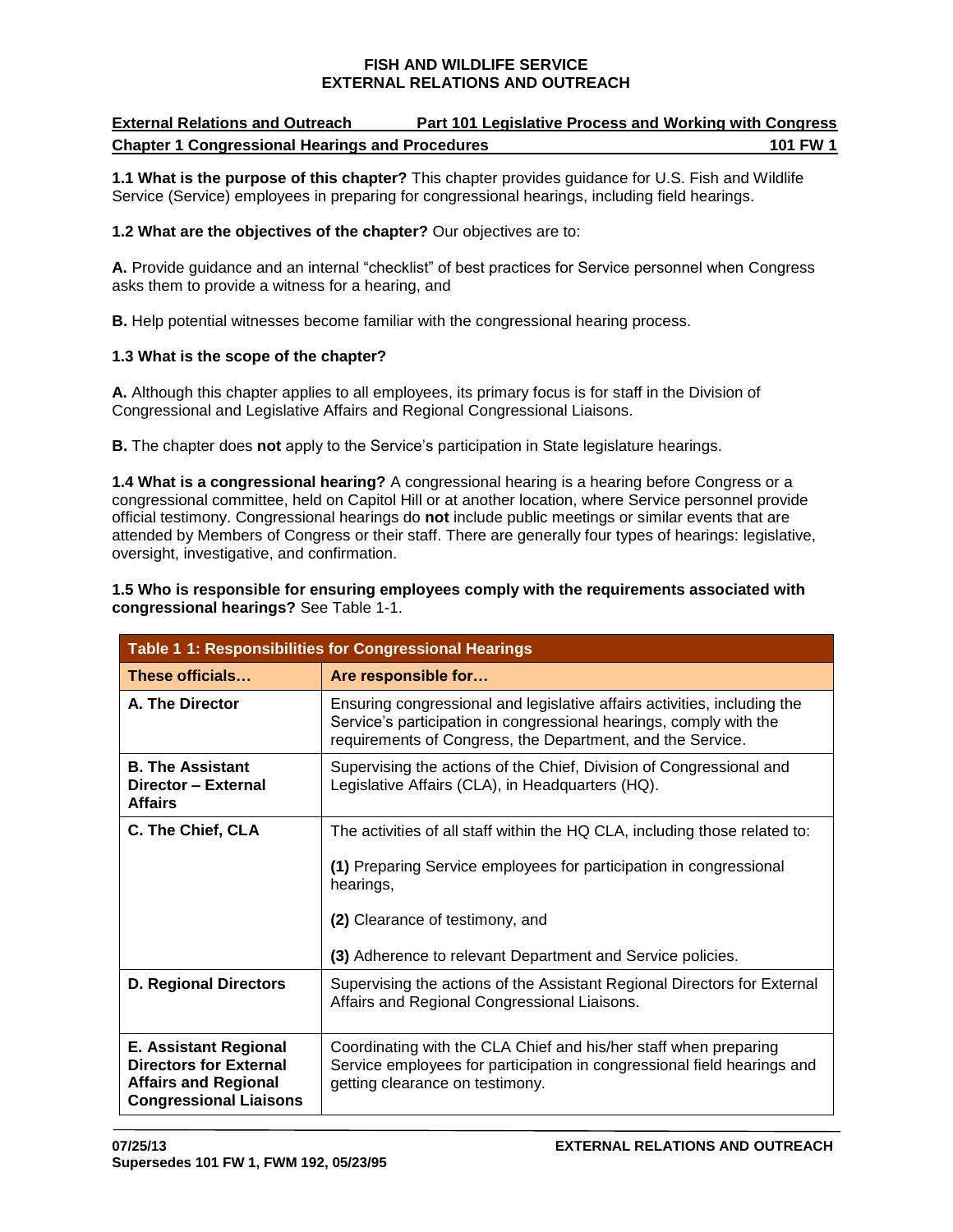#### **External Relations and Outreach Chapter 1 Congressional Hearings and Procedures 101 FW 1 201 FW 1 201 FW 1 Part 101 Legislative Process and Working with Congress**

### **1.6 How does the invitation and notification process work for congressional hearings?**

 Interior or Service Director to provide testimony at a congressional hearing. **A.** A congressional committee or subcommittee Chair makes official requests to the Secretary of the

 **B.** The Service often receives unofficial notice (prior to the official request) of congressional hearings from congressional staff or other Federal agencies. While we can begin preliminary planning based on unofficial notice, we must receive an official request letter from the appropriate committee prior to:

**(1)** Making any decisions regarding witnesses, and

**(2)** Allowing staff to appear at the hearing in an official capacity.

 **C.** Once an employee has been made aware of an upcoming hearing (unofficially or officially), he/she must immediately contact his/her supervisor, as well as the appropriate Regional Congressional Liaison or HQ CLA staff, or both.

 **D.** If the first contact is in a Region, the Regional Congressional Liaison will notify HQ CLA. HQ CLA staff the Director's office, and the appropriate HQ Directorate member(s) about: are responsible for notifying the Department's Office of Congressional and Legislative Affairs (DOI OCL),

**(1)** The date and time of the hearing,

**(2)** The focus of the hearing, and

**(3)** Any request for a Service witness.

 **E**. HQ CLA staff also add information about the hearing in relevant External Affairs reports, such as the weekly Congressional Affairs Update.

### **1.7 How are witnesses selected for congressional hearings?**

 **A.** Committees or subcommittees may request a specific individual to testify. While the Service takes their request into account, HQ CLA staff, with input from Regional Congressional Liaisons, are responsible for recommending to the Assistant Director - External Affairs and the Director's office who the most appropriate witness is to testify on behalf of the Service.

 **B.** Once a potential witness has been identified, HQ CLA staff must confirm the witness's availability and willingness to testify.

**C.** The Assistant Director - External Affairs works with the Director's office to recommend the witness.

 **D.** After receiving approval from the Director's office, HQ CLA staff must send the name of the potential witness to the office of the Assistant Secretary for Fish and Wildlife and Parks and DOI OCL as soon as possible. The Department makes the final determination about who will testify.

 **E**. Once a final decision has been made, HQ CLA staff contact the committee or subcommittee holding the hearing to provide the witness's name and position.

 **F.** The Regional Congressional Liaison or HQ CLA staff, as appropriate, should work with the witness or a pre-hearing briefing (see section 1.10B). the witness's administrative assistant to confirm the hearing is on their schedule and to identify a time for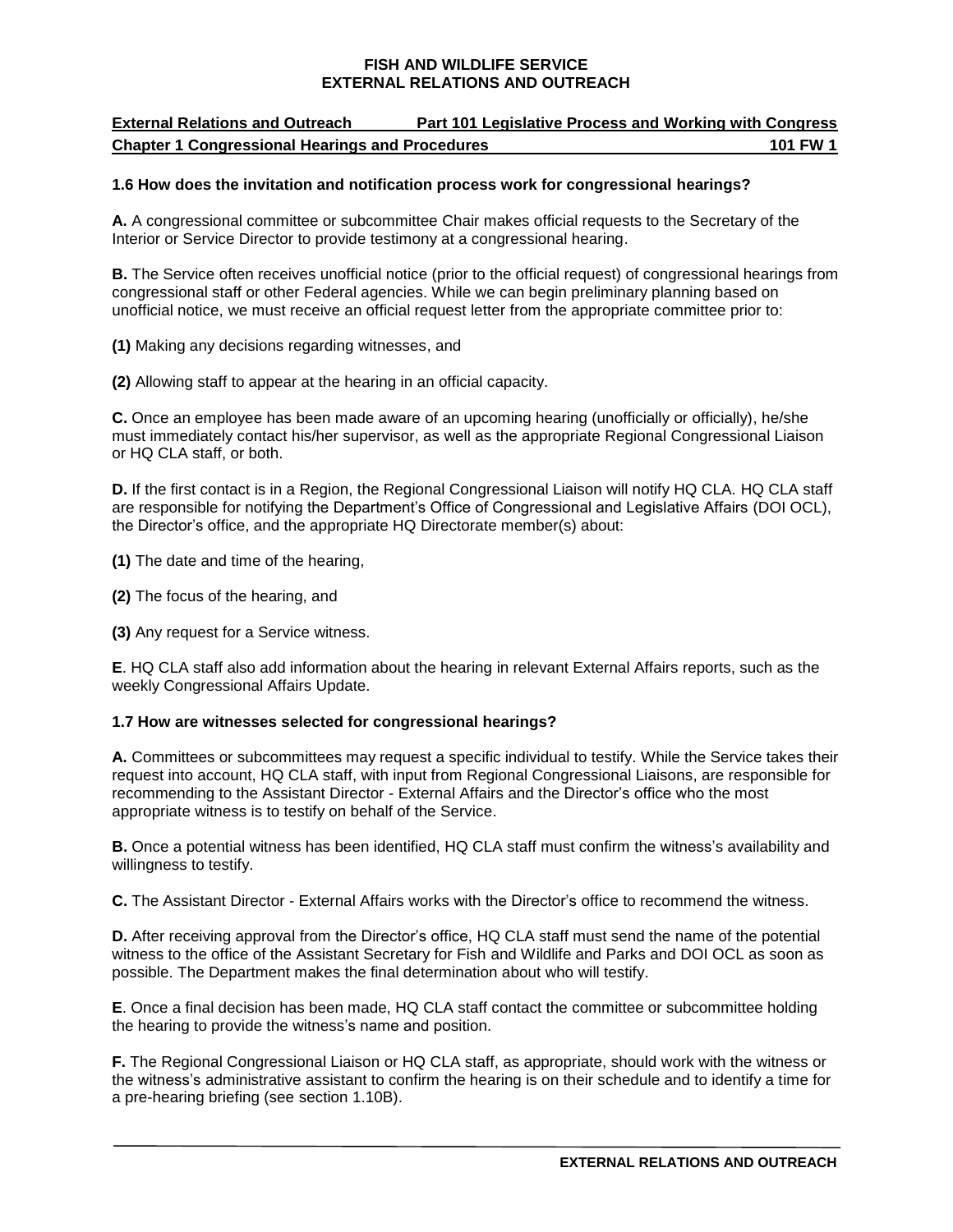#### **External Relations and Outreach Chapter 1 Congressional Hearings and Procedures 101 FW 1 201 FW 1 201 FW 1 Part 101 Legislative Process and Working with Congress**

 **1.8 What is testimony and how is it prepared?** There are usually two parts to testimony—a written and an oral statement. The written statement is submitted for the official hearing record.

## **A. The written statement:**

 **(1)** HQ CLA staff work with DOI OCL to develop a timeframe for writing and clearance of hearing and Budget (OMB). See section 1.9 for more information on clearance. testimony. Testimony has to be cleared through the Service, Department, and the Office of Management

**(2)** HQ CLA staff identify the Regional or program office(s) that will assist in drafting the testimony.

 **(3)** When the focus of a hearing is strictly Regional, State-specific, or local, HQ CLA staff will work with the Regional Congressional Liaison to ask the appropriate Service Regional or field office to prepare the initial draft statement. Before it is sent to HQ CLA, Regional testimony must be surnamed by:

- **(a)** The appropriate Assistant Regional Director(s),
- **(b)** The Assistant Regional Director for External Affairs, and
- **(c)** The Regional Director.

 **(4)** When the focus of the hearing is national or programmatic in scope, HQ CLA staff generally ask the appropriate program to prepare the draft testimony. The supervising Directorate member must surname the testimony before giving it to HQ CLA staff for review and surname.

**(5)** Testimony should:

- **(a)** Be focused and succinct,
- **(b)** Respond to all questions and issues raised in the letter of invitation, and
- **(c)** Not establish new policy or contradict current Administration policy or budget requests.

**(6)** You can find [examples](http://www.fws.gov/laws/Testimony/testimony.htm) of approved testimony on the [CLA Web site.](http://www.fws.gov/laws/Testimony.cfm)

 **B. The oral statement:** HQ CLA prepares the statement a witness actually gives at the congressional hearing. The oral statement is a shortened version of the OMB-cleared written statement.

**(1)** The oral statement should:

**(a)** Be written to be read aloud,

 testimony), and **(b)** Take 3-5 minutes or less for the witness to read (as that's the time usually allotted for spoken

**(b)** Will typically be five pages of size 14 font, double-spaced text.

 Congressional Liaison prepares the oral statement. **(2)** When a Service witness will be appearing at a congressional field hearing, the Regional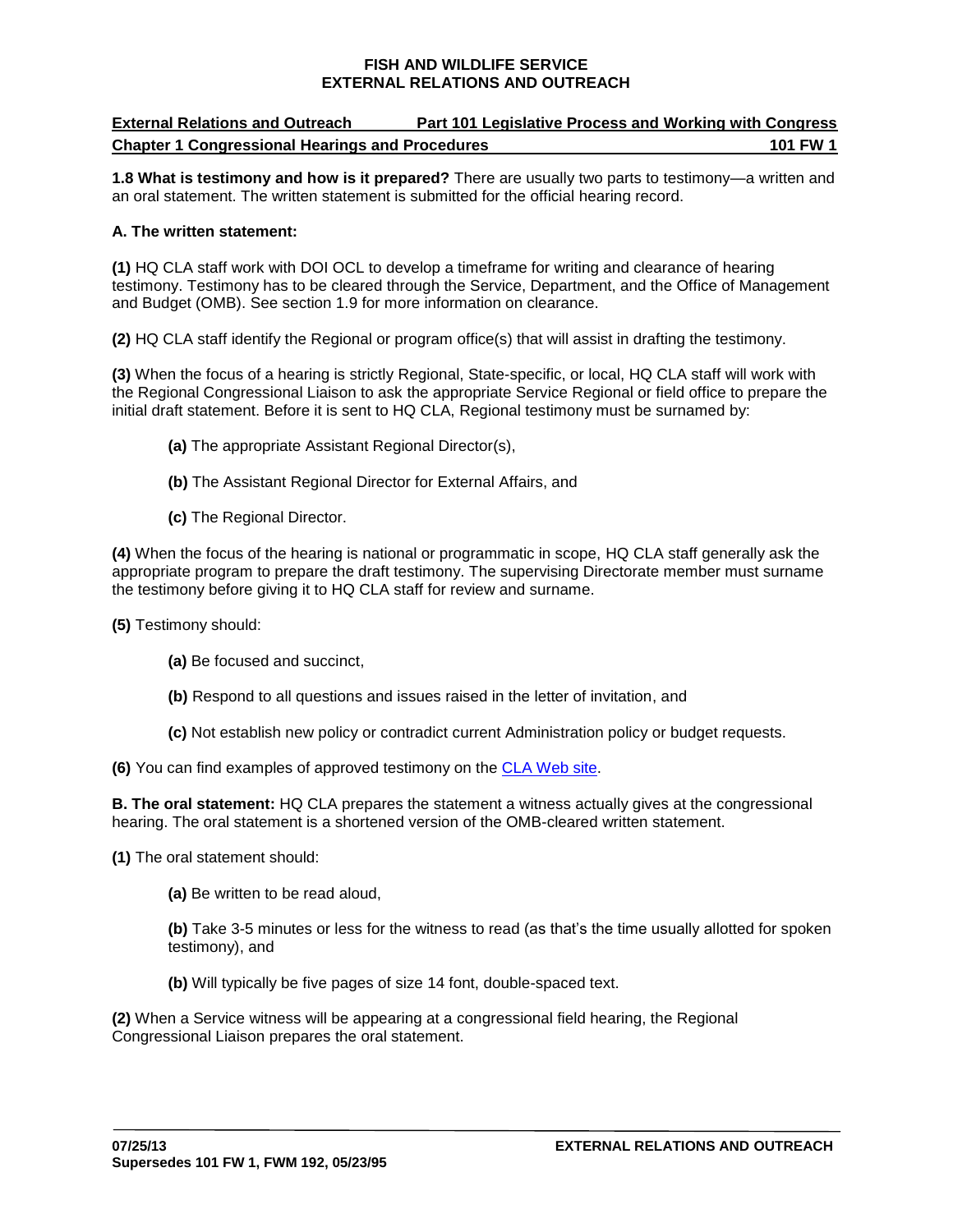#### **External Relations and Outreach Chapter 1 Congressional Hearings and Procedures 101 FW 1 201 FW 1 201 FW 1 Part 101 Legislative Process and Working with Congress**

## **1.9 What are the procedures for getting clearance of the written testimony?**

 **A.** Testimony must be cleared through the appropriate Service offices, the Department, and OMB. **OMB clearance of testimony is required for all congressional hearings.** 

 **B.** After the supervising Directorate member(s) surnames the testimony, HQ CLA staff prepare a surname advise the Deputy Director's Special Assistant that the testimony is on its way (and provide a draft). The package to move the testimony through the Service and the Department. At this time, they should also surname process includes review and surname by:

**(1)** Other affected programs/Regions (sometimes under simultaneous surname),

- **(2)** The CLA Chief,
- **(3)** The Assistant Director External Affairs,
- **(4)** The Director, and

**(5)** The Assistant Secretary for Fish and Wildlife and Parks.

 legislation being considered at the hearing (if any), and a note to reviewers. A HQ CLA staff member **C.** In addition to the testimony, the surname package must include a copy of the invitation letter, must check regularly on the movement of the testimony, often hand-carrying the package from office to office and talking directly with reviewers.

 **D.** HQ CLA staff must ensure that the testimony is uploaded to the Data Tracking System (DTS) and that when it changes, the most recent version of the testimony is posted (including the final, OMB-cleared version).

 **E.** HQ CLA staff must incorporate any edits/changes made during the clearance process. If there are disagreements about what should be in the testimony, it is HQ CLA staff's responsibility to reconcile the differences.

 **F.** After the Director surnames the testimony, HQ CLA staff members must send it to the office of the Assistant Secretary for Fish and Wildlife and Parks. At this point, we encourage HQ CLA staff to give an advance copy to DOI OCL if the timeline is short. DOI OCL handles OMB clearance.

 **G.** The Department or OMB may ask HQ CLA to clarify, provide more information, or make changes to the testimony. If significant disagreements arise, DOI OCL will act as the arbitrator between the Service and the Department or OMB.

**H.** Allow sufficient time for clearance so that the final version of the testimony may be provided to the requesting committee or subcommittee at least 48 hours in advance.

 **I.** Once cleared by OMB, HQ CLA staff **must** send the testimony to the committee or subcommittee office contact listed in the letter of invitation and confirm that the committee or subcommittee received it.

 CLA staff's responsibility to provide these once the testimony is cleared. **J.** In rare instances, the committee or subcommittee will also ask for hard copies of the testimony. It is the

 witness—a briefing book and a pre-hearing briefing. **1.10 How does the Service prepare the witness?** There are basically two parts to preparing the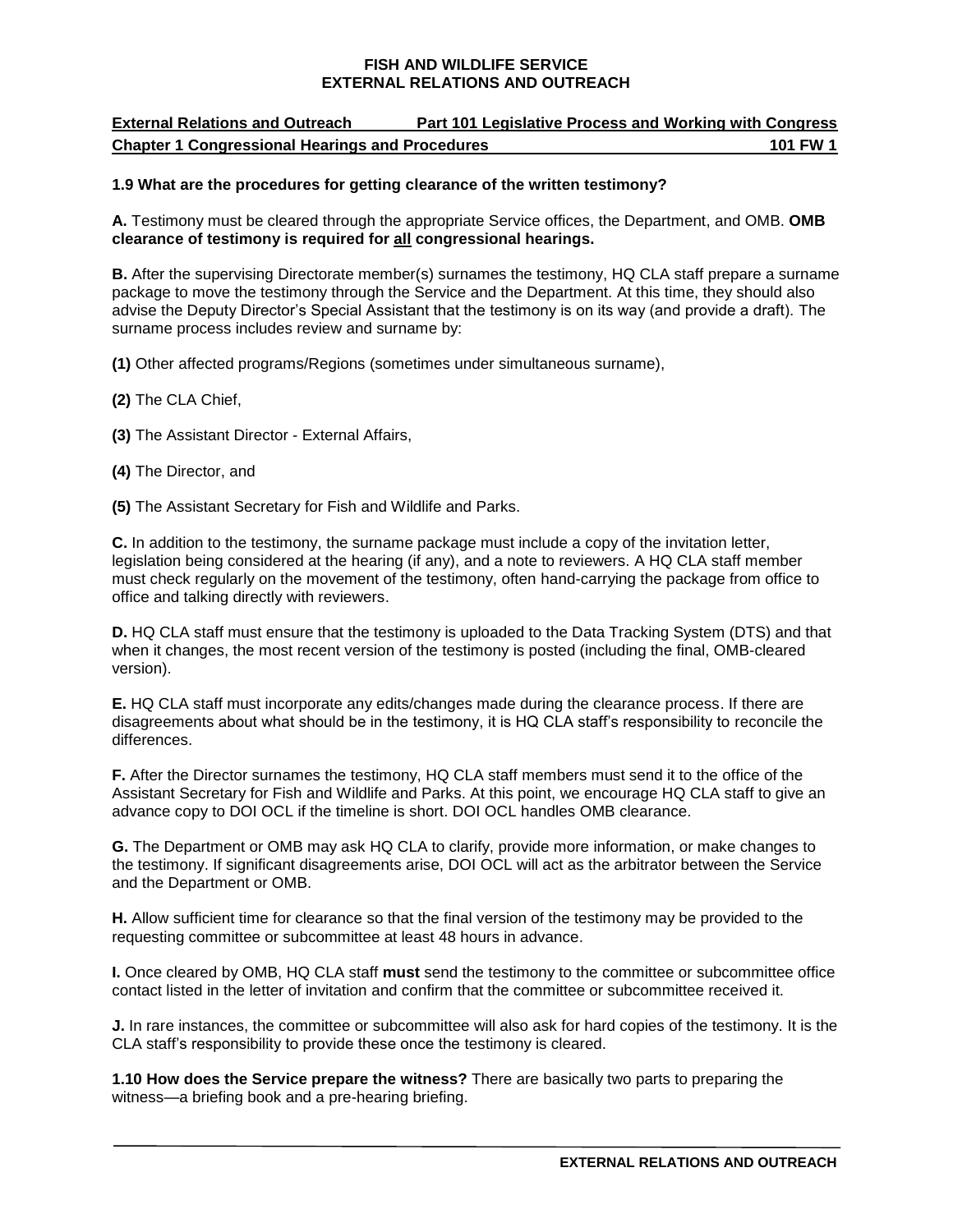#### **External Relations and Outreach Chapter 1 Congressional Hearings and Procedures 101 FW 1 201 FW 1 201 FW 1 Part 101 Legislative Process and Working with Congress**

# **A. The briefing book:**

 **(1)** The witness needs a briefing book for the hearing. The Regional Congressional Liaison or HQ CLA staff should talk with the witness to get a sense of his/her familiarity with the subject matter and what information should be in the briefing book.

 **(2)** Once notified of a pending congressional hearing, the Regional Congressional Liaison or HQ CLA staff, depending on the nature of the hearing, should consider scheduling a strategy meeting of involved program offices and Regional offices to coordinate on production of briefing materials.

**(3)** While the contents of briefing books vary, generally the book will contain the following:

- **(a)** Official letter of invitation;
- **(b)** Witness list;
- **(c)** Written and oral statements, with pages numbered;
- **(d)** List of committee/subcommittee Members, information about the Members, and information about the committee at large;
- **(e)** Relevant briefing papers and background information;
- **(f)** Previous hearing excerpts, including answers to questions posed to senior leaders, and testimony by senior leaders;
- **(g)** Questions and answers on the issues being covered by the hearing;
- **(h)** A copy of the legislation and a summary (for legislative hearings);
- **(i)** Testimony of other hearing witnesses; and
- **(j)** Other relevant materials, as appropriate.

 **(4)** HQ CLA staff (or the Regional Congressional Liaison for field hearings) must identify issues/questions information for the briefing book and give it to the witness in a timely manner. that may arise at the hearing, identify a strategy for handling issues/questions, and obtain all the

# **B. The pre-hearing briefing:**

 **(1)** HQ CLA staff schedule a pre-hearing briefing and ensure the appropriate people are aware of the briefing and participate. The briefing:

 **(a)** Covers the materials in the briefing book, an overview of congressional Members likely to attend, and any other relevant or expected issues;

 **(b)** Must include a discussion of strategy for the hearing, familiarizing the witness with the should also identify any other Service employees who should attend the hearing in a non-witness capacity; and anticipated flow of the proceedings and key protocol. During the pre-hearing briefing participants

 **(c)** Will include the witness, the HQ CLA staff working on the hearing, and any program or Regional staff who can help prepare for the hearing.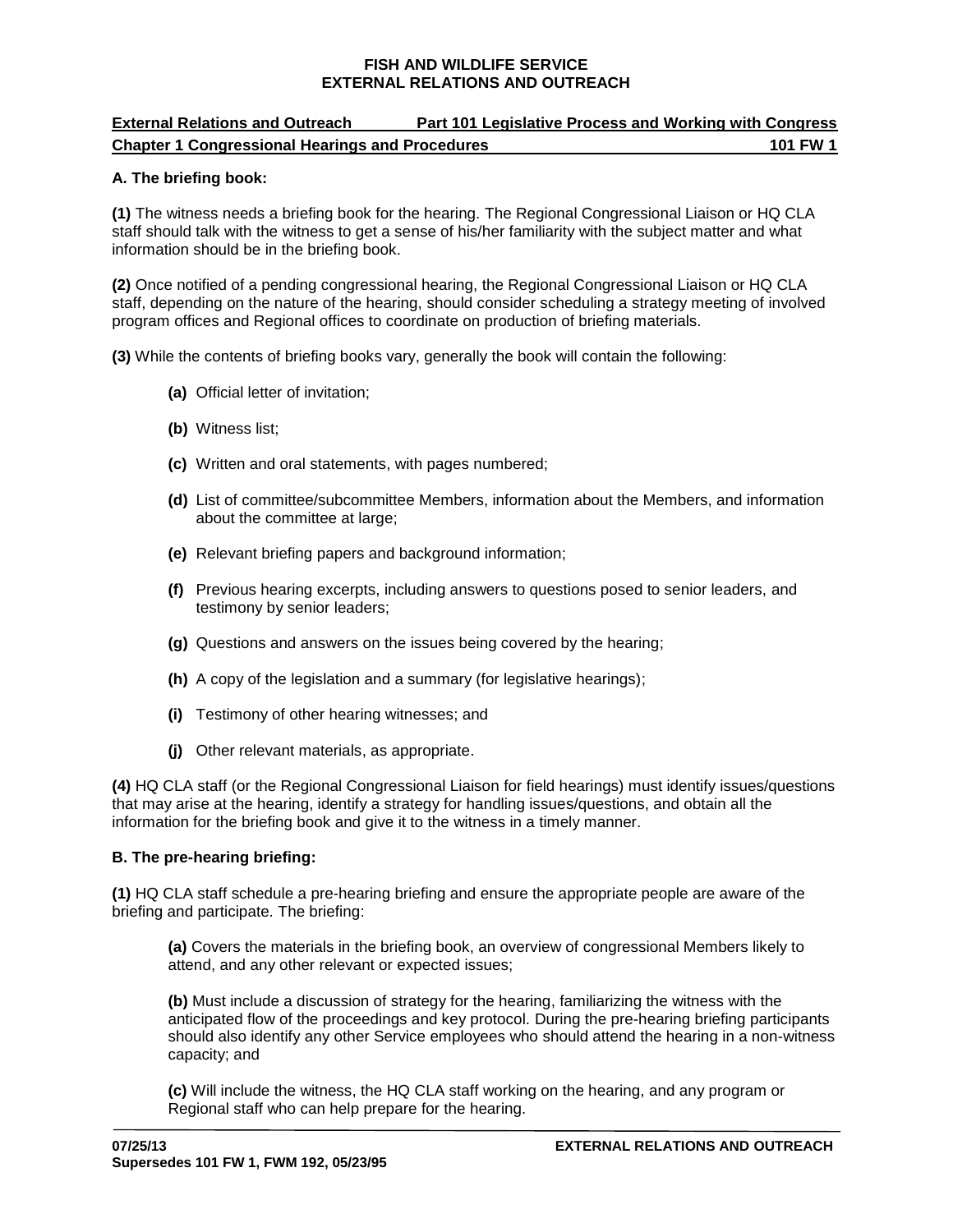#### **External Relations and Outreach Chapter 1 Congressional Hearings and Procedures 101 FW 1 201 FW 1 201 FW 1 Part 101 Legislative Process and Working with Congress**

 **(2)** The CLA Chief determines who attends pre-hearing briefings, based on the needs of the witness and time available.

 **(3)** During the briefing, HQ CLA staff also must ensure the witness is fully aware of congressional hearing procedures and of lobbying restrictions on Federal employees. For example, all official messages conveyed during the hearing must be consistent with current Administration, Department, and bureau positions. See [Director's memorandums, Congressional Activities and Meetings, dated 9/28/2011](http://www.fws.gov/policy/m0349.pdf) and [Congressional Lobbying,](http://www.fws.gov/policy/m0354.pdf) dated July 18, 2012.

 **(4)** Prior to the briefing, HQ CLA staff must contact committee/subcommittee staff and the Chair and Ranking Members' offices to identify issues and questions likely to be raised at the hearing.

 **(5)** If other Federal agencies are testifying, HQ CLA staff should coordinate with their counterparts at the other agencies to share information about the hearing.

## 1.11 What should witnesses know about the logistics of the hearing day?

**1.11 What should witnesses know about the logistics of the hearing day?**<br>**A.** The day before the hearing, HQ CLA staff will confirm with the witness and accompanying staff any arrangements for getting to the hearing. HQ CLA staff should accompany the witness to the hearing.

 correct anything the witness has misstated. **B.** For most hearings, the witness should consider taking a subject matter expert. If the hearing is expected to get media attention, a Public Affairs Officer can help with the press and media opportunities. Backup staff are usually seated directly behind the witness, close enough to help clarify a question or to

 **C.** The witness should arrive at the hearing approximately 30-45 minutes before it is scheduled to begin. This gives him/her time to get comfortable with the setting and meet any other witnesses who may be available. If possible, the witness should take time to introduce him/herself to committee Members and staff before the hearing. This familiarity can increase the comfort level during the hearing.

 will need the Committee's approval in advance. Any handouts the witness plans to provide must be cleared the same as the witness's official statement, and they must be reproducible in black and white for the official transcript. **D.** If audio-visual aids, charts, or photographs are used, they will require extra planning and the witness

 **E.** Federal witnesses are typically the first panel at the hearing. After the Chair and other Members give their opening statements, the witness(es) provides oral statements. The committee/subcommittee Members then ask a series of questions of the witness(es), which may extend to several rounds of questions.

 **F.** Witnesses are generally excused once their panel has finished, and they may leave the hearing if excused. HQ CLA staff should stay to listen to the additional witnesses.

### **1.12 What happens after the hearing?**

 **A.** After the hearing, HQ CLA staff must draft a brief report on the hearing. The report should include at least:

- **(1)** Congressional Members who attended,
- **(2)** The themes of the hearing, and